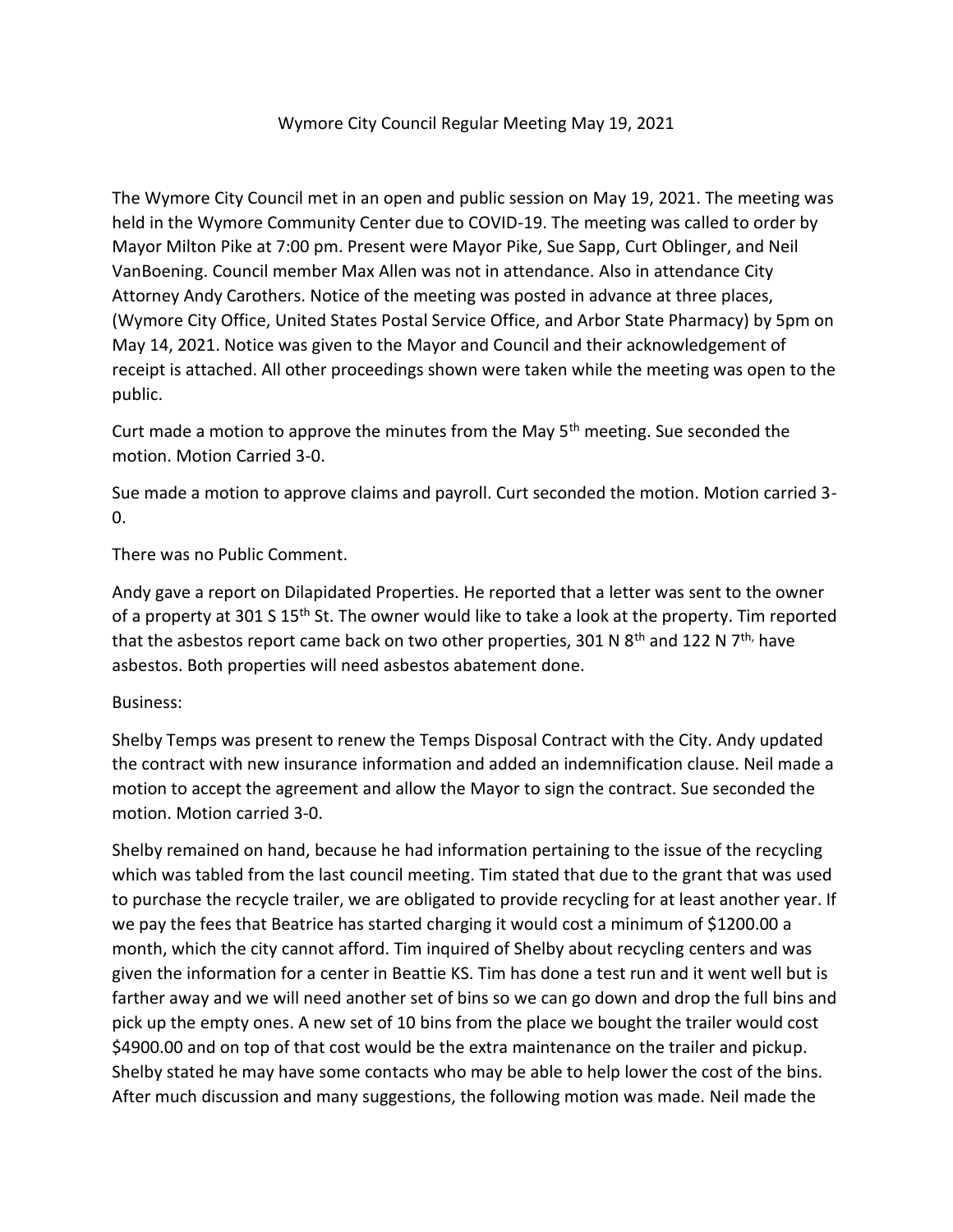motion to access each customer \$1.50 (on their utility bill), beginning with the July 2021 billing period to cover the cost of recycling. Sue seconded the motion. The motion carried 3-0.

EMS Chief Shawna Schwartz was on hand to request the Council set an official percentage to the amount of utilities and upkeep of the Fire Hall for the EMS to pay. She stated the department has been paying 50% of the bills but has access to only 10-15% of the building. After some discussion and questions being asked the Mayor stated the matter needed thought and tabled the issue.

The next item on the agenda was a request for Melissa Wach to be allowed to attend the 2021 Municipal Accounting and Finance Conference June 15-17 and 22-24, 2021. The training would be virtual and held 2 hours each day. Sue asked if Melissa would get CEU hours for this. Tim stated yes, she would. Neil made a motion that Melissa Wach attend the virtual 2021 Municipal Accounting and Finance Conference June 15-17 and 22-24, 2021. Sue seconded the motion. Motion carried 3-0.

Roy Lauby was on hand to request the city purchase new bleachers for the softball diamonds. The bleachers will be city property and will be paid for with the use of some grant funds. Sue made a motion to purchase new bleachers for the softball complex. Curt seconded the motion. Motion carried 3-0. It was decided that the old bleachers would be moved to the old field for the time being.

It was brought to the Councils attention that there are new laws regarding the sale and use of fireworks in the state of Nebraska. They were also made aware of a copy of a license to sell fireworks that the City has received from the vendor. This was for information purposes only.

Fire Chief Mark Meints stated that they have been continuing to look at new and used fire trucks. He stated that the issue still stands that truck #31 (1983 Ford Pumper) and truck #61 (2007 GMC Heavy Rescue) are out of service. The Department is looking at Rescue/Pumpers in order to save space in their building and maintenance costs. A different vehicle from the one presented last meeting came to their attention shortly after that meeting. It holds more water and the price for this one is lower than the previous truck (approximate price \$570,000).

Insurance on the new truck would cost approximately \$600.00 more than on the 1983 Pumper. Greg Stofer from North Central Emergency Vehicles was on hand to present a proposal, which is at the City Office.

Mark and Roy Lauby reported that earlier in the day the State Legislature had voted into law and increase in MFO funds to \$10,000.00 a year for each department. Mark stated this money would be used to make the City Departments portion of the payments.

Mark stated that the height of the door openings is a concern. He looked into raising the door height. It would cost approximately \$50,000 to raise all of the doors 9 inches according to Blue Valley Door.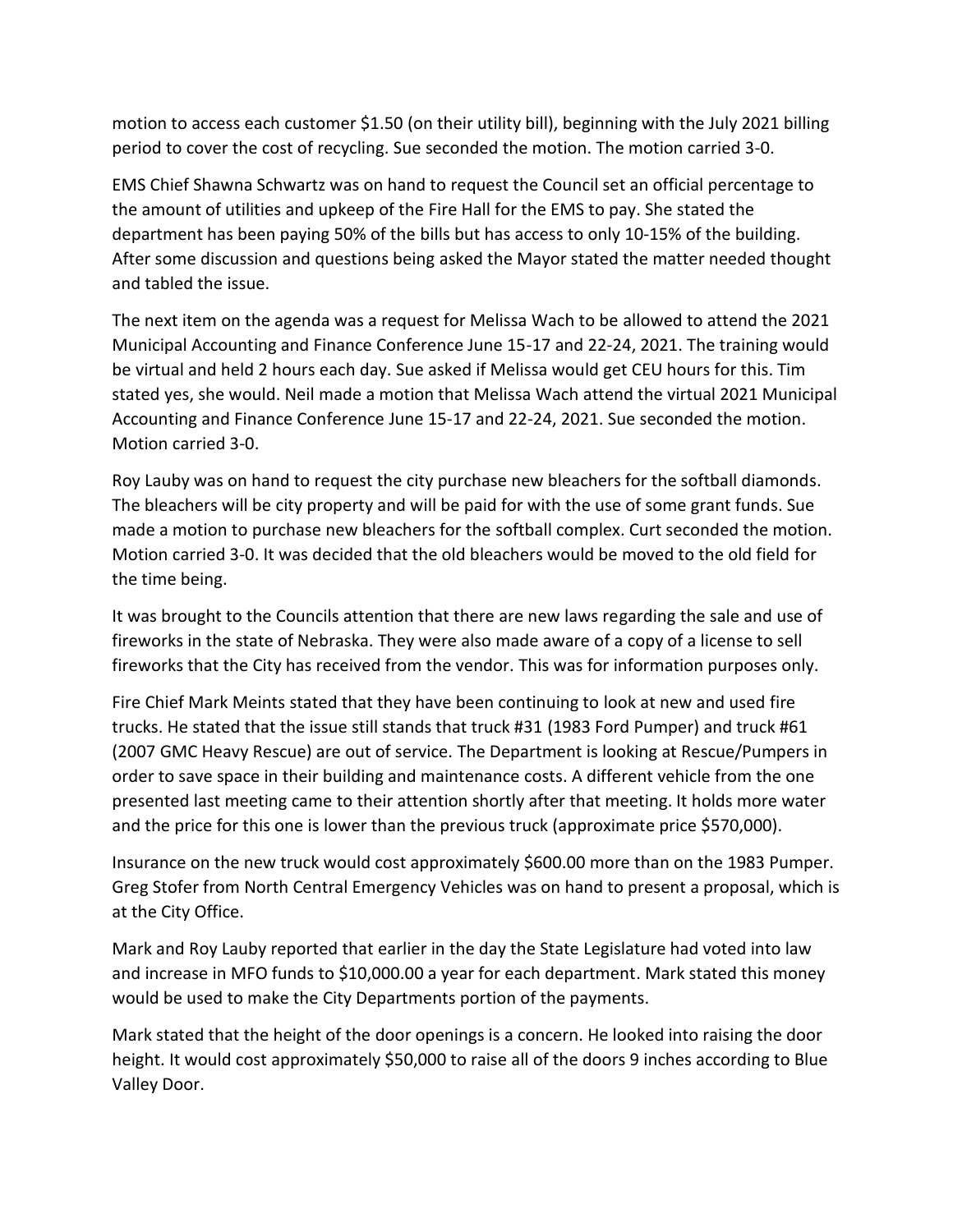Mark stated that the Rural Fire Board has signed an Intent to Purchase, and that they were only awaiting the Council's decision.

Sue asked about future plans. Are they going to have the same problem with the height of the doors on future truck purchases? Neil asked about the weight of the truck on area bridges. Collin stated that there are currently 4 bridges left in our area that have not been converted to culverts.

Curt stated he would like to hear what Danko had to say about the heavy rescue truck in question. Mark stated they had been told to wait to take the truck up until the Council had made their decision.

Neil and Sue both stated that they needed more information and that the process was happening too fast. They also stated there were other things the city needs to address including some projects that will be high in cost. There were questions about the ability to use more USDA funding if need be.

Roy Lauby and Don Schuller were on hand from the Rural Fire Board. They stated that the expense of the truck would also be a stretch for them, but their concern was for the area they serve, and a truck is needed.

Neil asked how many fires the department is called to in a year. Mark did not have the numbers from this year but stated that two years ago it was 90. He stated that truck 32 has an air leak and needs repairs but he can't take it out of service until we get another truck.

After much discussion, the Council did not make a motion. Mike decided to move on to other issues and if someone changed their mind, they would revisit the issue. No action was taken at this meeting.

A proposal to upgrade the computer system in the City Office was brought to the Council. The proposal would include the purchase of 2 new computer towers, webcams and mics and a laptop. Tim stated that the old computers are 7-9 years old and with the new online bill pay and virtual trainings, the computers are being used more. They are no longer able to keep up. The laptop would also come in handy for webinars and for council meetings. Neil made a motion that we accept quote number 5783 dated May 18, 2021 from NCS for \$2827.00 plus another webcam and mic for \$52.00 bringing the total to \$2879.00. Sue seconded the motion. The motion carried 3-0.

The council was presented with a letter from Brad Breunsbach indicating his intention to retire later in the year.

Angela Meyers was in attendance to request a lease of the Legion Baseball field by Southern Youth Sports. SYS has taken over the running of the Legion Baseball program and would like to be able to make improvements to the facility and need the lease to apply for some grants. Andy asked if the Council wanted to enter into a lease with Southern Youth Sports. He stated that he